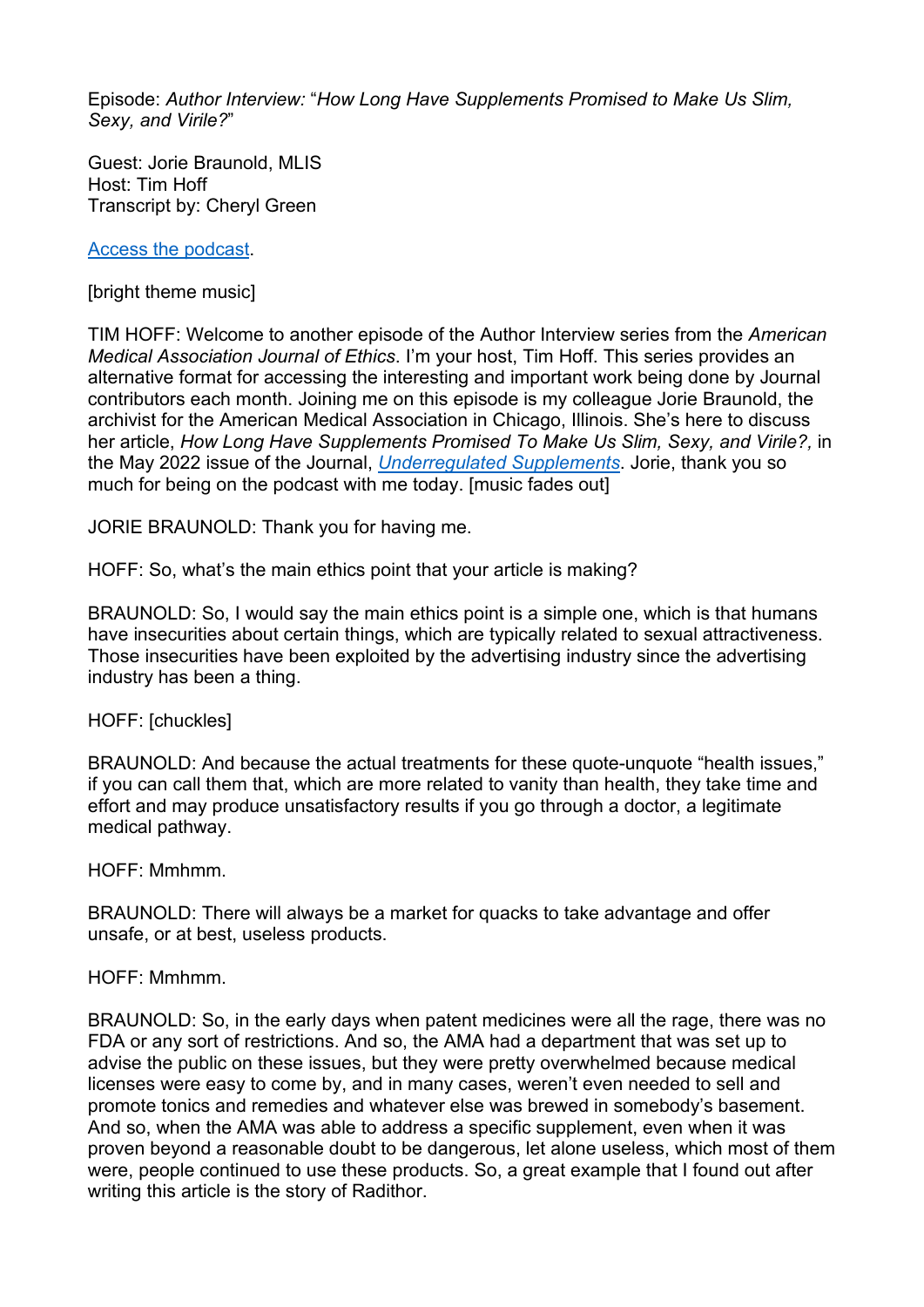## HOFF: Hmm.

BRAUNOLD: So, Radithor was basically uranium in a bottle.

# HOFF: [laughs]

BRAUNOLD: And there was one socialite in particular who swore by it. He sent it to all his friends, he talked it up in the press, all of that. And he used it mostly for virility, which in the article is one of the few supplement categories that is targeted towards men.

## HOFF: Mmhmm.

BRAUNOLD: After his jaw literally fell off and he died, his friend, who was the mayor of New York at the time—his name is Jimmy Walker—told journalists that he would keep using it because it made him feel good, and it gave him a pep in his step.

# HOFF: Wow. [laughs]

BRAUNOLD: So, at the end of the day—yeah, it's wild—as long as there are loud people with easy answers, there will be tough ethical questions for the medical and pharmaceutical industry to address.

We've seen how in the past, the medical industry has been perhaps overzealous in finding the proper Western scientific method, and it's led us to ignore useful forms of therapy like Chinese acupuncture and other homeopathic cures. So, it's tough, and it's also hard for doctors to tell people that feel that their tea remedies have changed their lives that their experience is not based on science.

HOFF: So, what do you see as the most important thing specifically for health professions students and trainees to take from this article?

BRAUNOLD: I think the key for doctors and medical students and trainees is that when you're discussing homeopathic and other unregulated treatments with patients, an appeal to reason might not be sufficient to dissuade someone who has been brought up on the idea that they and their weight or skin or sexual activity levels are not enough.

## HOFF: Mm.

BRAUNOLD: Even as someone who studies this and knows intimately all the ways I'm being manipulated and how ineffective these products are, I constantly have to remind myself, whether I'm in Walgreens or on Instagram or passing by Fox News, that if something like this really worked, it would be heralded as a medical breakthrough around the world. And even then, sometimes I think like, well, maybe it'll have a placebo effect. Maybe they don't know. The point is that these insecurities we've been building up since birth have essentially overwhelmed our rational brains. We see celebrities who are praised and worshipped for their beauty. And they tell us that all it takes is drinking this tea or taking a pill, and it's hard not to be seduced.

HOFF: Mm.